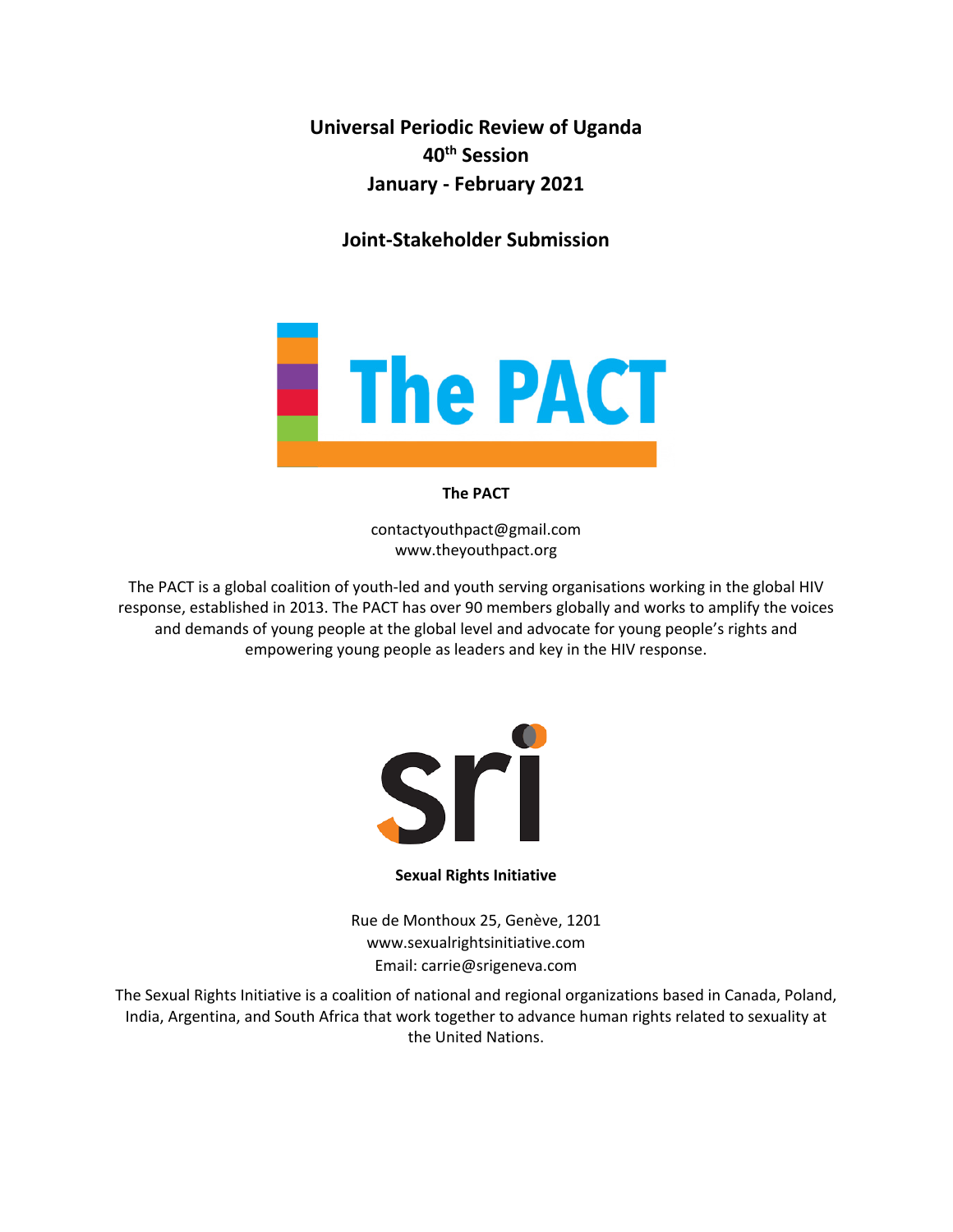**Key Words:** sexual and reproductive health and rights, HIV, right to health, COVID-19 pandemic, youth rights, civil and political rights

# **Executive Summary**

- 1. This report has been jointly prepared by The PACT with two member organisations in Uganda: the Girls Awake Foundation and Peer to Peer Uganda (PEERU), with support from the Sexual Rights Initiative. The report aims to spotlight the human rights issues facing young people and young key populations $^{\text{1}}$  in the context of the HIV response in Uganda. Not only does the state fail to protect young people from violence, young people are experiencing violence at the hands of the state and state actors. The government of Uganda also continues to oppress young people'<sup>s</sup> political and civil rights. Uganda, while supporting many recommendations from the 2016 UPR cycle, has failed to implement them and young peoples' rights continue to be violated.
- 2. Young people do not receive adequate specialised health support or services. The current political situation in Uganda and the COVID-19 lockdowns have exacerbated young people'<sup>s</sup> access to healthcare services and facilities, especially young people living with HIV. This also includes prisons actively withholding antiretroviral treatment from detainees living with HIV. The precarious conditions created by the political unrest and the pandemic has also impacted food security and mental health.
- 3. The political and legal landscape for young key populations remains as one that actively violates their human rights. Despite recommendations in Uganda'<sup>s</sup> previous UPR cycle to abolish discriminatory laws and policies, Uganda has recently implemented even more restrictive laws for LGBTQI+ people, and is failing to protect rights, in particular the rights of adolescent girls, young women and other key populations. Protection of the rights of young key populations is key to ending the AIDS epidemic and fully realising the right to health and SDG 3.

# **The Right to Health**

- 4. In the previous UPR cycle, Uganda accepted the following recommendations relating to the right to health:
	- Ensure full and adequate access to health (Indonesia)
	- $\bullet$  Pursue national efforts to combat HIV and provide health services for all (Egypt)
	- Continue to develop the health system (Syria)

Uganda also noted the following:

- Revise legislation on and ensure access to abortion (Congo)
- $\bullet$  Fully implement school health policies to improve adolescent reproductive health (Germany)

<sup>1</sup> Transgender people, men who have sex with men, people who use drugs, sex workers, and people in prison.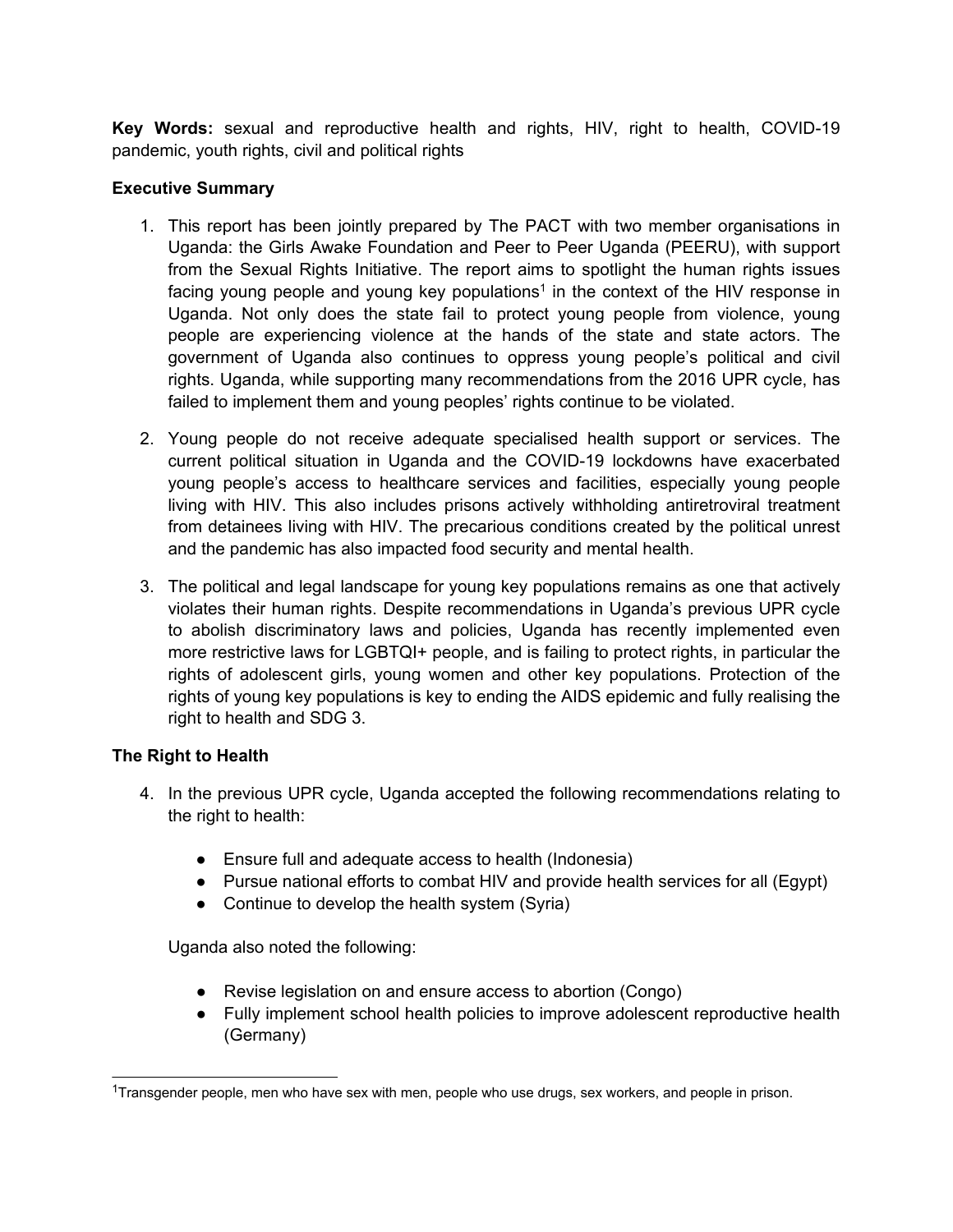● Increase the percentage of national budget for health to 15% as per the Abuja Declaration (Zimbabwe)

2

- 5. Despite accepting these recommendations, none of them have been effectively implemented and had any positive impact on the lives of young people. The issues highlighted in the rejected recommendations continue to persist in Uganda.
- 6. Lockdown restrictions and lack of funding are impacting young people'<sup>s</sup> access to healthcare and health facilities in Uganda, such as peer support groups for young people living with HIV, mental health services, and other sexual and reproductive health services. Young key population-led and general youth-led health service providers that have stepped in to fill the gaps left by poor coverage by the national health system are also forced to self-fund their operations in an environment that is becoming increasingly difficult due to restrictive legal frameworks. The 2015 NGO Organisations Bill introduced much more stringent regulations on NGO registration, operations and funding, and youth-led organisations continue to struggle to navigate these new regulations.
- 7. In 2014 the HIV Prevention and Control Act was introduced, criminalising the transmission of HIV. This happened despite international recognition and understanding, including by UNAIDS, that criminalization of HIV does not prevent transmission. Criminalization exacerbates stigma and results in people living with HIV being reluctant to seek health services.
- 8. The Constitution prohibits abortion unless it is carried out to save <sup>a</sup> woman'<sup>s</sup> life. However, in practice, most doctors refuse to perform abortions despite this exception. Abortion is essentially inaccessible to all. Legal, safe, free and accessible abortion services are essential to the realization of young people'<sup>s</sup> rights. Without access to free, safe, and legal abortion, young people who are pregnant resort to seeking unsafe methods of abortion that can have disastrous health consequences including death. Young people who are pregnant may also face stigma if they are not married and may be excluded from school and their community.
- 9. There has been an increase in mental health issues amongst young people due to lack of access to justice and lack of protection for human rights. Democracy and the legal system in Uganda are not working to support young people, rather they serve government interests. The parliament has been equally ineffective in passing laws that protect and support the rights of young people. Despite advocacy, there have been no recommendations on supporting young people'<sup>s</sup> mental health in Uganda'<sup>s</sup> previous UPR cycles. Young people'<sup>s</sup> mental health is just as important as other aspects of health when it comes to the right to health.
- 10. Young people living with HIV who have been arrested are denied access to their antiretroviral treatment in prisons. Depending on the duration of their detention, there is <sup>a</sup> real risk for people with an undetectable viral load to become detectable again, which endangers their health and is in direct violation of their right to health.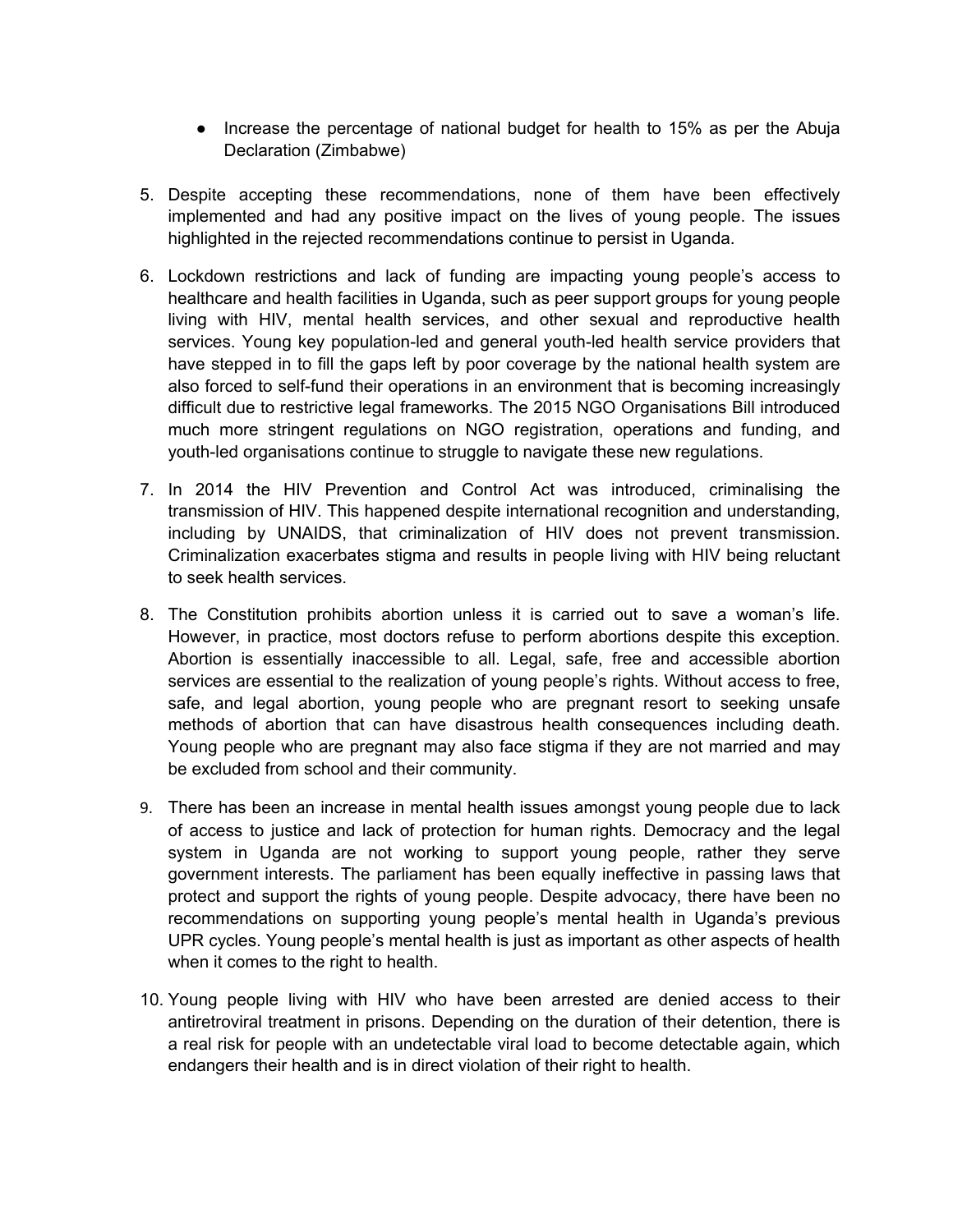- 11. Over 20 years ago, Uganda committed through the Presidential Initiative on AIDS Strategy Communication to Youth (PIASCY) to providing sexuality education to young people and has failed to do so. However, the (PIASCY) was focused on abstinence education and was not comprehensive. Until 2018 there was <sup>a</sup> parliamentary ban on the provision of sexuality education beyond abstinence, and despite the overturning of this ban in 2018, the new framework for sexuality education continues to focus on abstinence while preaching hate against sexual minorities. CSE is another key aspect required for young people to realise their sexual and reproductive rights, and essential to tackling the AIDS epidemic: Uganda is failing its young people in this aspect.
- 12. National government spending on health remains at only 5.1%, which is far off from the expected 15% in line with the Abuja Declaration, as per the UPR recommendation by Zimbabwe in the previous cycle. During 2018-2019, government health spending was around 9.2%. Despite the numerous issues that arise with an underfunded health system, particularly for mental health and young people'<sup>s</sup> sexual and reproductive health, funding continues to be cut. The government states poor national economic conditions to justify their decision- but this <sup>a</sup> false economy, with austerity measures targeting the most marginalized groups.

## **Violence & Discrimination**

- 13. Uganda has existing laws that are designed to protect the rights of children, prevent gender-based violence, and provide protection against rape and torture. In reality, these are not implemented to protect the rights holders. The state and state actors including the judiciary actively use tactics such as torture, kidnapping, and GBV to violate human rights and to suppress any dissent.
- 14. In the 2016 UPR cycle, Uganda supported the following recommendations on violence and discrimination:
	- Strengthen mechanisms to tackle sexual and gender based violence (Mauritius)
	- Combat stigma and discrimination against people living with HIV (Colombia)
- 15. Uganda rejected all recommendations to repeal laws and policies that discriminate against people based on sexual orientation and/or gender identity (Austria, Guatemala, Mexico).
- 16. The Sexual Offenses Bill 2019 criminalises consensual same-sex behaviour and does provide adequate protection from violence for young people, in particular adolescent girls and young women. The Bill punishes any sexual act between people of the same gender, and anal sex between people of any gender with up to 10 years in prison. The legal concept of consent was also removed, including the provision on withdrawal of consent during sex. The Bill also includes <sup>a</sup> provision on death penalty for "aggravated rape" when the perpetrator is <sup>a</sup> person living with HIV. Not only is the death penalty <sup>a</sup> human rights violation, the specification of it only for people living with HIV further adds to stigma and discrimination. The Bill also introduces <sup>a</sup> penalty for false sexual allegations, which will result in even fewer survivors of SGBV report these crimes due to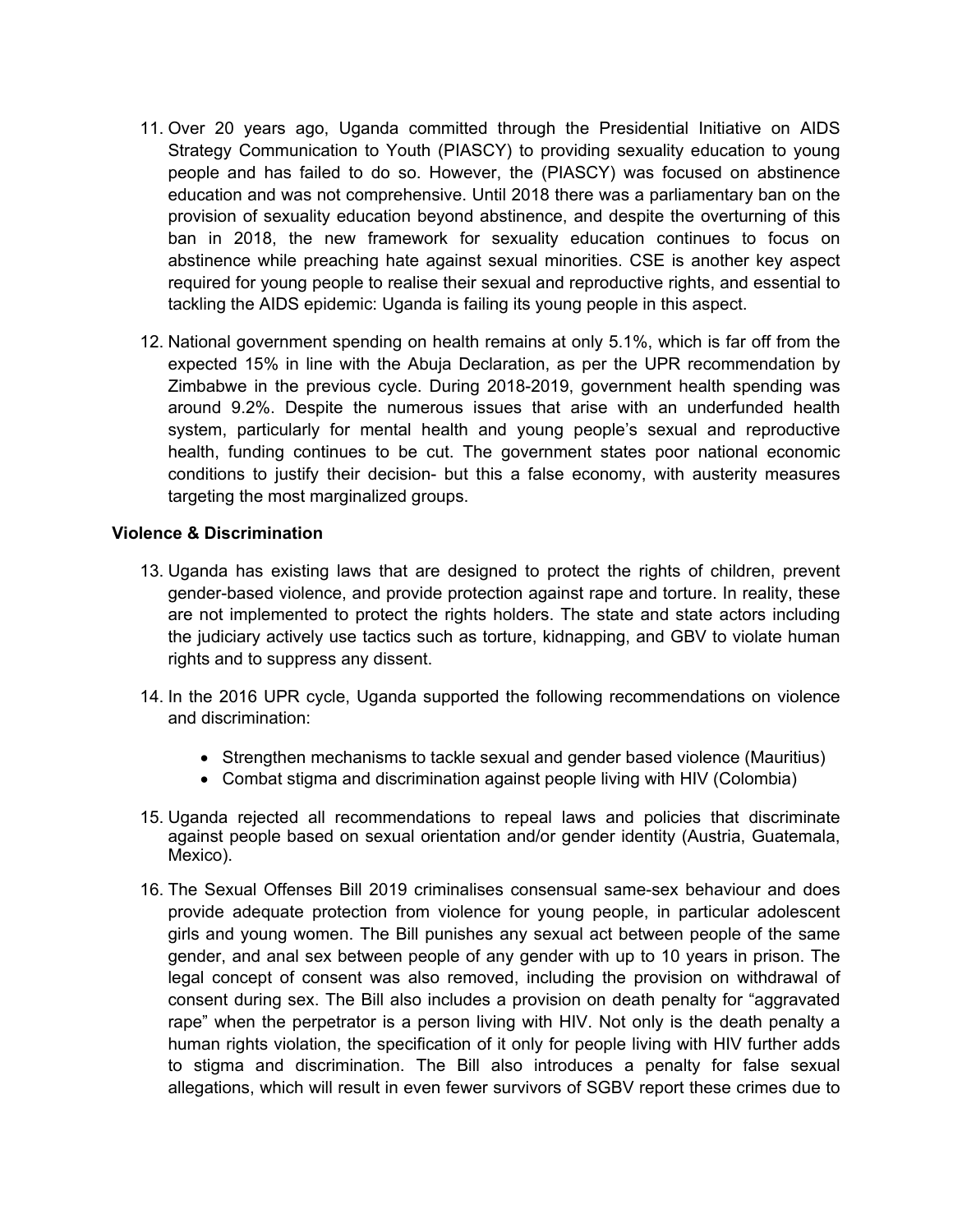potential legal repercussions.

17. Many laws in Uganda target key populations in the AIDS epidemic: trans people, men who have sex with men, people who use drugs, sex workers, and people in prison. Uganda'<sup>s</sup> Narcotics Law punishes possession of drugs with 10 to 25 years in prison. Sex work is criminalised through the Penal Code. The Anti-Homosexuality Act, 2014 increased the sentence for homosexuality to life imprisonment. These laws make key populations go into hiding and they are reluctant to access health services due to the fear of being outed by medical professionals. Many health professionals also do not respect the right to privacy for young people. Being outed could have legal ramifications and is <sup>a</sup> form of state-sanctioned violence against key populations. Further, the criminalization of sex work already puts sex workers at <sup>a</sup> greater risk of violence from clients.

4

18. Sex workers and LGBTQ+ people are targeted by the government through legislation and the police, imprisoned arbitrarily for indefinite periods of time, and raped and tortured in custody. This is despite both the Constitution and the Prevention and Prohibition of Torture Act, 2012, providing protection from torture. This tactic has been demonstrated not to work as <sup>a</sup> deterrent. It only increases the stigma facing people living with HIV.

# **Civil & Political Rights**

- 19. In the previous UPR cycle, Uganda supported the following recommendations on civil and political rights:
	- Take necessary measures to allow for the enjoyment of civil and political rights by all (Botswana)
	- Thoroughly investigate threats against human rights defender and civil society organisations and bring to justice those responsible (Uruguay)
	- Ensure that civil society organisations and human rights defenders can operate in <sup>a</sup> safe environment (Ireland)
- 20. Uganda rejected the recommendations to ratify optional protocols of the International Covenant on Civil and Political Rights. Despite being party to the International Covenant on Civil and Political Rights, young people do not find these rights to be respected or fulfilled. The politicians in power refuse to hand over/pass on power to younger generations and continue to violate their rights as <sup>a</sup> way of control. In direct violation of Article 9 of the Covenant, young people are arrested, kidnapped, and tortured for speaking out against the ruling party.
- 21. Young people continue to be disenfranchised from decision-making bodies. Civic space is shrinking as the government has suspended some of the biggest funders of civil society organizations. The 2015 NGO Organisations Bill introduced much more stringent regulations on NGO registration, operations and funding, in particular youth-led organisations. NGOs are required to register with the NGO Bureau and are prohibited from work that is contrary to the interest of Uganda and the dignity of the people of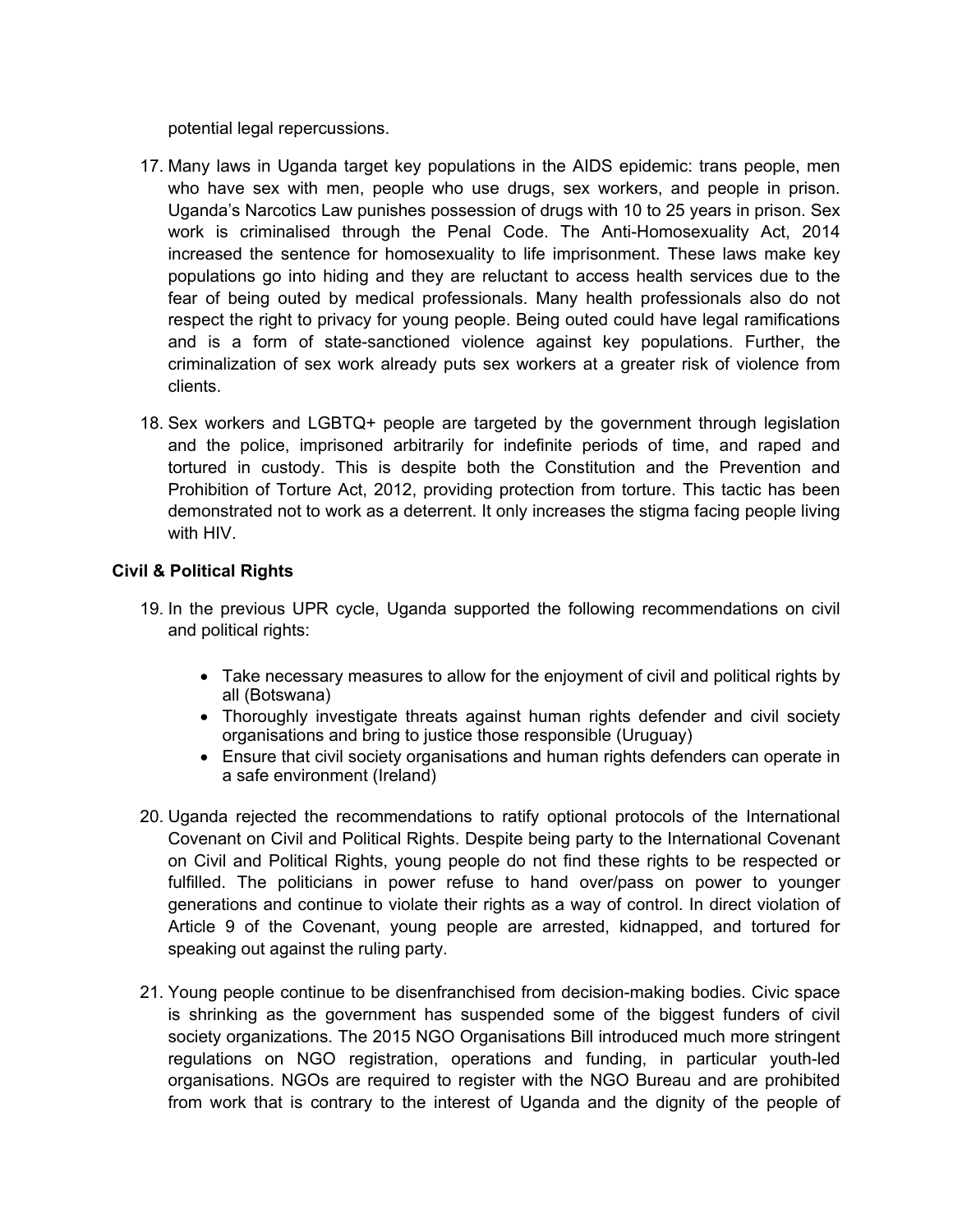Uganda. This ambiguous requirement has been used to limit advocacy and political work. This has deeply impacted and restricted work on sensitising young people on their rights, in particular their sexual and reproductive rights.

- 22. The \$10 million USAID funded GiveDirectly-run direct cash transfer programme had to be terminated early due to non-compliance with these new Ugandan regulations. The beneficiaries of these suspended organizations were left in shock and without any way forward. This is despite Uganda supporting Botswana'<sup>s</sup> recommendation for engagement with support for civil society in the previous UPR cycle.
- 23. Current national human rights mechanisms and bodies are easily influenced by the government and cannot operate independently and impartially. Young people have no recourse to demand and fulfill their rights.

## **COVID-19 Pandemic**

24. In the previous UPR cycle, the following recommendation was supported by Uganda:

- Improve education as a component of the right to an adequate standard of living (Bangladesh)
- 25. Uganda rejected <sup>a</sup> recommendation by Haiti to implement <sup>a</sup> school meals programme, impacting young people'<sup>s</sup> and in particular children'<sup>s</sup> right to food security.
- 26. Many adolescents and young people who were temporarily out of school because of the COVID-19 pandemic have permanently dropped out. There has also been an increase in teenage pregnancies, rape, incest, and gender-based violence. As young people we see education as one of the key tools to tackle the AIDS epidemic. The closure of schools has also had ramifications on the families of young people, as more people being at home increases stress and also impacts food security.
- 27. Due to funding cuts to CSOs, community-level COVID-19 response has been completely stifled. For CSOs that are still able to operate, COVID-19-related restrictions have led to the suspensions or at least reduction of programming, including HIV prevention and support.
- 28. Poor communities are deeply affected by Covid-19: economically, socially and with <sup>a</sup> higher likelihood of transmission and death. Many people living with HIV and other diseases like diabetes, TB and cancer can no longer receive treatments due to suspended functioning of health facilities. Many people no longer have the resources and access to transportation to be able to reach facilities or to pick up their medications. People are also too afraid to go to public health centres to access care and have been self-medicating with various pharmaceuticals.

#### Recommendations

29. Repeal all laws criminalising HIV transmission. Implement programs of holistic support for people living with HIV and tackle HIV-related stigma.